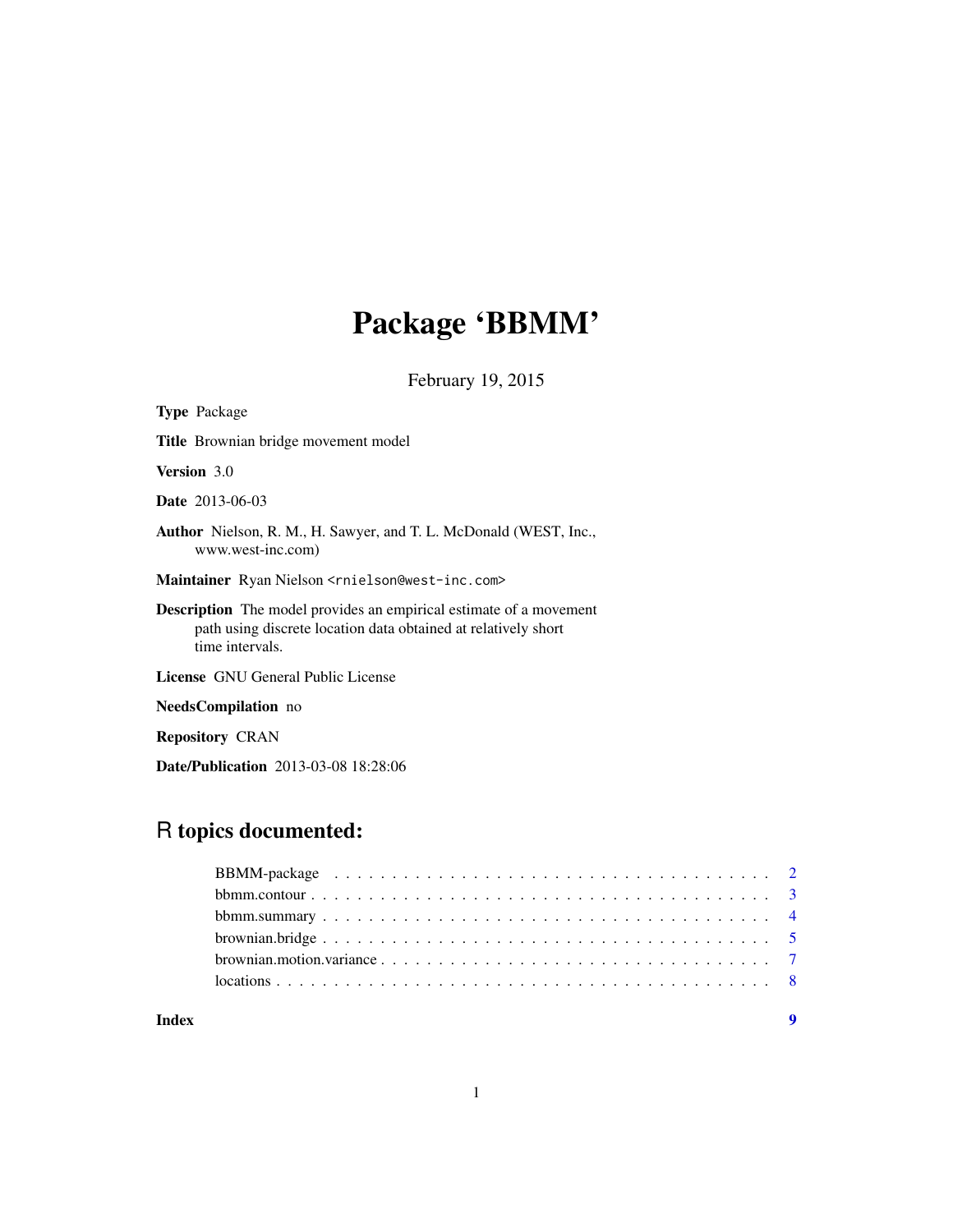<span id="page-1-0"></span>

#### Description

This package fits a Brownian bridge movement model to observed locations in space and time. This is a continuous-time stochastic model of movement in which the probability of being in an area during the time of observation is conditioned on starting and ending locations. A BBMM is typically fit to animal location data obtained by a Global Positioning System (GPS) or Very High Frequency (VHF) device. The model provides an empirical estimate of the movement path of an animal using discrete location data obtained at relatively short time intervals. This package allows the user to specify the grid cell size and extent over which the probability of use will be estimated.

#### Details

| Package: | <b>BBMM</b>                       |
|----------|-----------------------------------|
| Type:    | Package                           |
| Version: | 3.0                               |
| Date:    | 2013-06-03                        |
| License: | <b>GNU General Public License</b> |

List of routines:

[brownian.bridge](#page-4-1) Work-horse routine for estimating a Brownian bridge movement model.

[brownian.motion.variance](#page-6-1) Estimates the Brownian motion variance.

[bbmm.summary](#page-3-1) Summary method for bbmm objects.

[bbmm.contour](#page-2-1) Contour plot for bbmm objects.

#### Author(s)

Ryan Nielson, Hall Sawyer, and Trent McDonald (WEST, Inc., <www.west-inc.com>)

Maintainer: Ryan Nielson <rnielson@west-inc.com>

#### References

Horne, J. S., E. O. Garton, S. M. Krone, and J. S. Lewis. 2007. Analyzing animal movements using Brownian bridges. Ecology 88:2354-2363.

Sawyer, H., M. J. Kauffman, R. M. Nielson, and J. S. Horne. 2009. Identifying and prioritizing ungulate migration routes for landscpe-level conservation. Ecological Applications 19:2016-2025.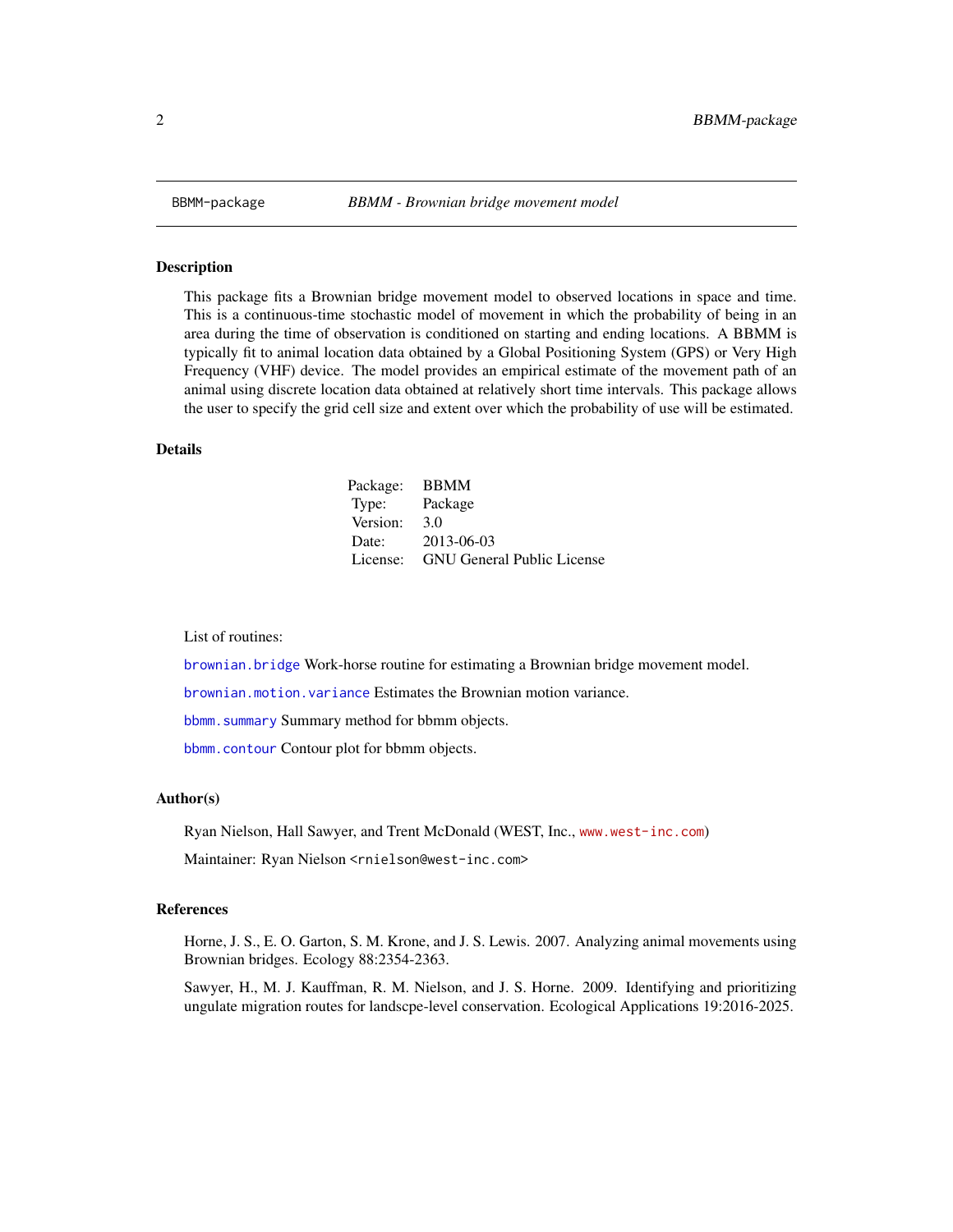<span id="page-2-1"></span><span id="page-2-0"></span>

# Description

Calculates and (optionally) plots density contours from a utilization distribution.

#### Usage

bbmm.contour(x, levels, locations = NULL, plot = TRUE)

# Arguments

| X         | An object of class bomm, which is a list with vectors x, y and probabilities.                                                                                   |
|-----------|-----------------------------------------------------------------------------------------------------------------------------------------------------------------|
| levels    | A numeric vector of desired contour levels (e.g., c(95, 99)).                                                                                                   |
| locations | (optional) data frame or matrix of x and y coordinates for original location data<br>used to estimate the Brownian bridge and utilization distribution surface. |
| plot      | Logical. If TRUE, the countour plot is drawn.                                                                                                                   |

#### Value

An list with four components.

Components of the returned object are as follows:

| contour | Requested contour $level(s)$ .                       |
|---------|------------------------------------------------------|
|         | values that separate the specified contour level(s). |

#### Author(s)

Ryan Nielson, Hall Sawyer, and Trent McDonald (WEST, Inc., <www.west-inc.com>) Maintainer: Ryan Nielson <rnielson@west-inc.com>

# See Also

[brownian.bridge](#page-4-1)

```
data(locations)
BBMM <- brownian.bridge(x=locations$x, y=locations$y,
            time.lag=locations$time.lag[-1], location.error=20,
            cell.size=50)
contours <- bbmm.contour(BBMM, levels=c(95, 99), locations=locations, plot=TRUE)
# Create a shapefile with contour lines
# Not run: library(maptools)
# Not run: library(raster)
```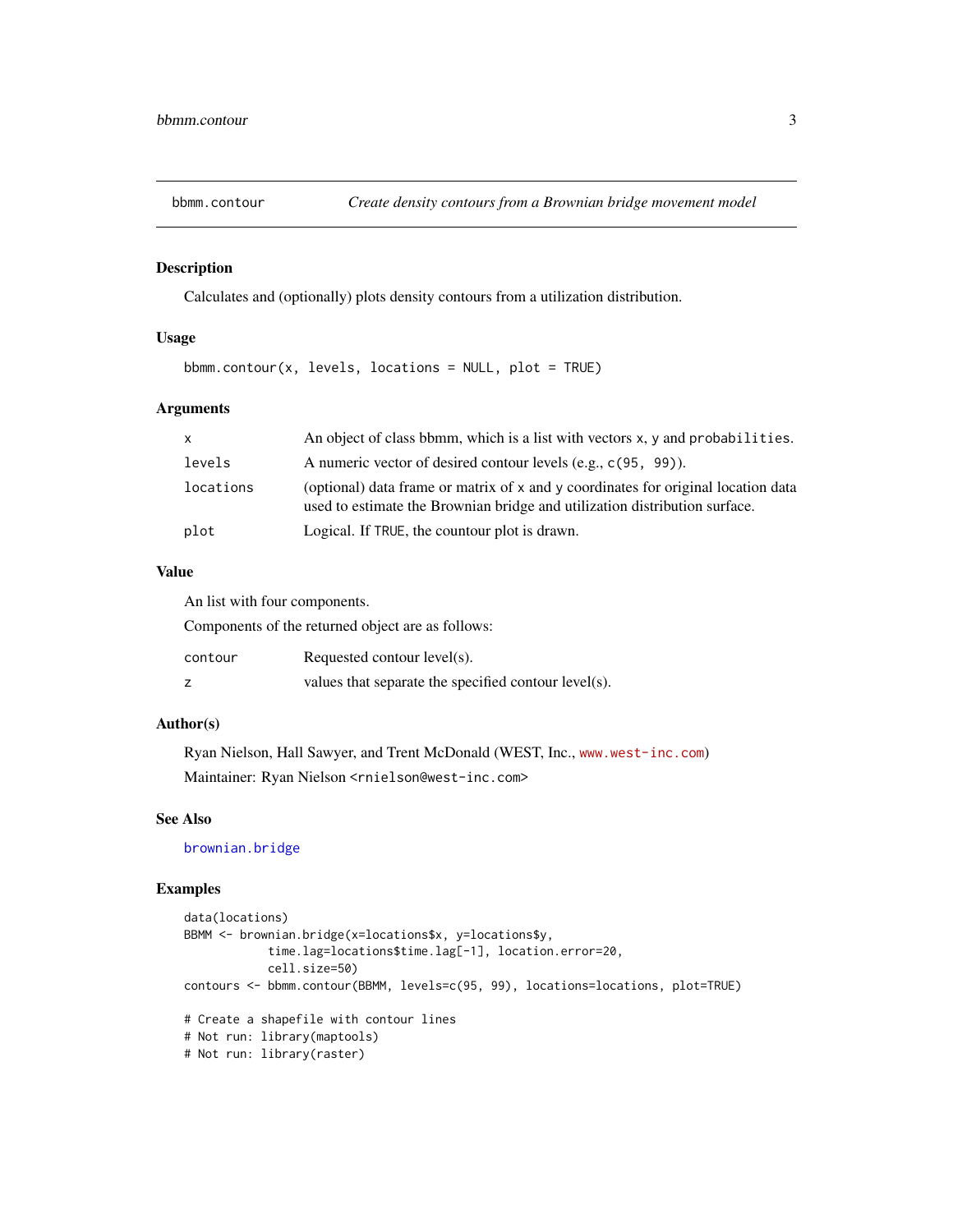# Not run: out <- data.frame(x=BBMM\$x,y=BBMM\$y,z=BBMM\$probability) # Make sure the data is properly projected # Not run: out.raster <- rasterFromXYZ(out,crs=CRS("+proj=utm +zone=12 +datum=WGS84"),digits=2) # Not run: raster.contour <- rasterToContour(out.raster,levels=contours\$Z) # Not run: raster.contour <- spChFIDs(raster.contour,paste(c(95, 99),"% Contour Line",sep="")) # Not run: library(rgdal) # can't be loaded before CRS call in line above # Not run: writeOGR(obj=raster.contour,dsn=".",layer="BBMM",driver="ESRI Shapefile")

<span id="page-3-1"></span>bbmm.summary *Summary of a Brownian bridge movement model fit*

# **Description**

A function used to produce a result summary from a Brownian bridge movement model.

#### Usage

bbmm.summary(x)

#### Arguments

x An object of class 'bbmm', which is a result of brownian.bridge(...).

#### Value

The estimated Brownian motion variance, along with the number and size of grid cells over which the Brownian bridge was estimated.

#### Author(s)

Ryan Nielson, Hall Sawyer, and Trent McDonald (WEST, Inc., <www.west-inc.com>)

Maintainer: Ryan Nielson <rnielson@west-inc.com>

#### See Also

[brownian.bridge](#page-4-1)

```
data(locations)
BBMM <- brownian.bridge(x=locations$x, y=locations$y,
            time.lag=locations$time.lag[-1], location.error=20,
            cell.size=50)
bbmm.summary(BBMM)
```
<span id="page-3-0"></span>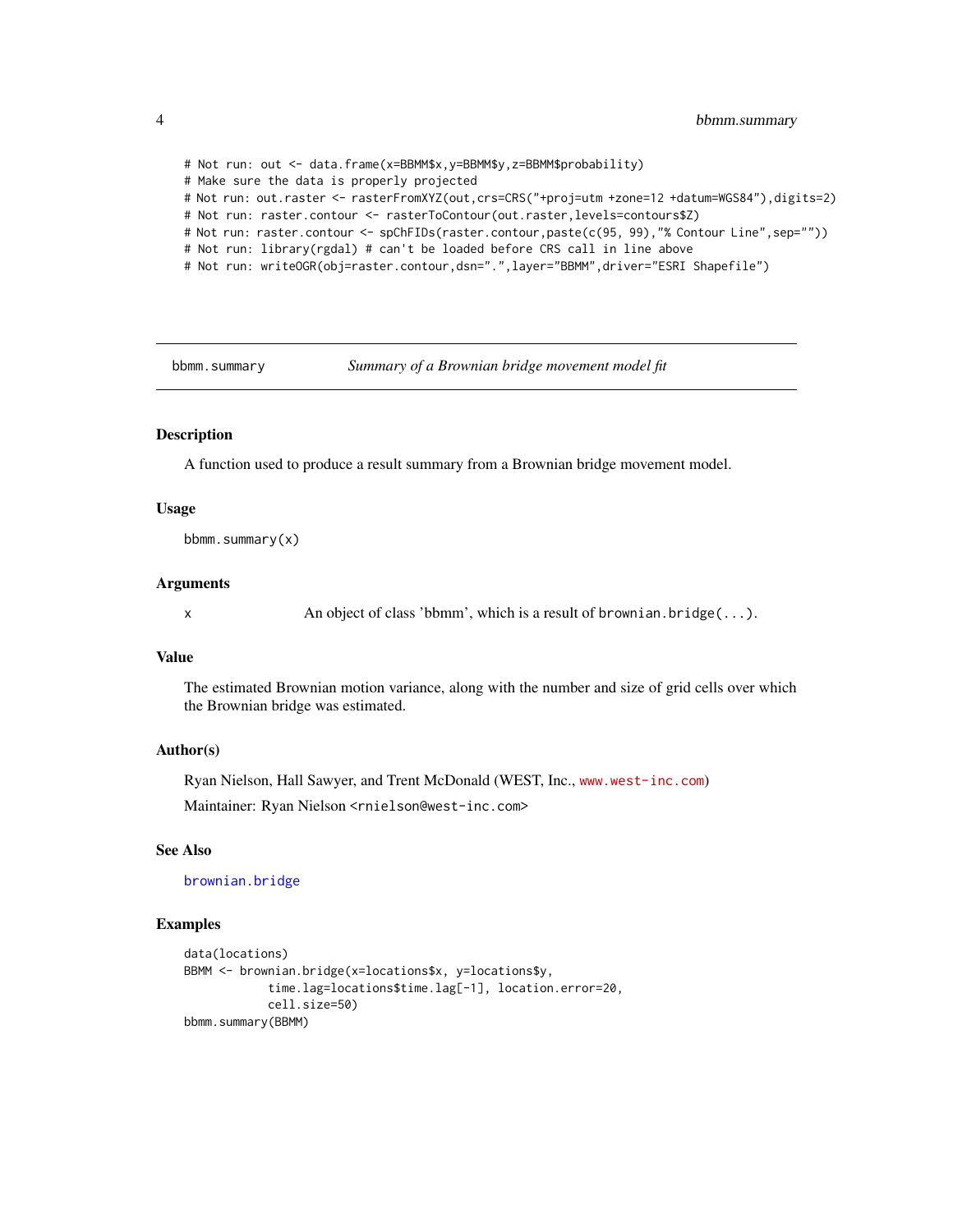# <span id="page-4-1"></span><span id="page-4-0"></span>Description

Estimate a Brownian bridge model of movement in which the probability of a mobile object being in an area is conditioned on starting and ending locations. The model provides an empirical estimate of a movement path using discrete location data obtained at relatively short time intervals. The Brownian bridge probability density connecting each pair of successive locations is an estimate of the relative time spent in an area during the time interval between those locations.

# Usage

```
brownian.bridge(x, y, time.lag, location.error, area.grid = NULL,
cell.size = NULL, time.step = 10, max.lag = NULL)
```
# Arguments

| x              | Vector of x coordinates (in meters) of locations, ordered in time.                                                                                                                                                                                                                                                                                                                                                                                                                                                                                                                         |
|----------------|--------------------------------------------------------------------------------------------------------------------------------------------------------------------------------------------------------------------------------------------------------------------------------------------------------------------------------------------------------------------------------------------------------------------------------------------------------------------------------------------------------------------------------------------------------------------------------------------|
| У              | Vector of y coordinates (in meters) of locations, ordered in time.                                                                                                                                                                                                                                                                                                                                                                                                                                                                                                                         |
| time.lag       | Vector of time differences (in minutes) between successive locations where length (time.lag)<br>is the same as $length(x)-1$ . time. $lag[1]$ is the length of time between loca-<br>tions 1 and 2, and time. lag[2] is the difference between locations 2 and 3, and<br>so on.                                                                                                                                                                                                                                                                                                            |
| location.error | The standard deviation of normally distributed location errors (single value or<br>vector of 1 value for each observation).                                                                                                                                                                                                                                                                                                                                                                                                                                                                |
| area.grid      | (optional) Matrix or data frame of x and y coordinates of cell center ponts on<br>a rectangular grid that defines the area in which to estimate probability of use.<br>If missing, a grid is created by expanding the range of x and y by 1 standard<br>deviation and using cell.size.                                                                                                                                                                                                                                                                                                     |
| cell.size      | (optional) Cell size for area.grid, if area.grid not provided. Must specify<br>either area.grid or cell.size.                                                                                                                                                                                                                                                                                                                                                                                                                                                                              |
| time.step      | (optional) The Brownian bridge probability density function must be integrated<br>to find the fraction of time spent in each region. While the probability density<br>function cannot be integrated, it can be approximated by discretizing time into<br>arbitrarily small intervals according to time.step. The default is 10 units (same<br>as time.lag). A longer time.step speeds up estimation, but reduces precision.                                                                                                                                                                |
| max.lag        | (optional) Maximum time lag (same units as time. lag) between successful lo-<br>cations to use in calculating the Brownian motion variance and probability of<br>use. This can be important if some scheduled locations are missing, either via<br>an unsuccessful fix attempt to locate the individual/object or because of a lack<br>of effort. Including large time gaps in sequence of locations can artificially<br>inflate/deflate the Brownian motion variance and potentially bias estimates of<br>probability of use (to what degree is unknown). If two successive locations are |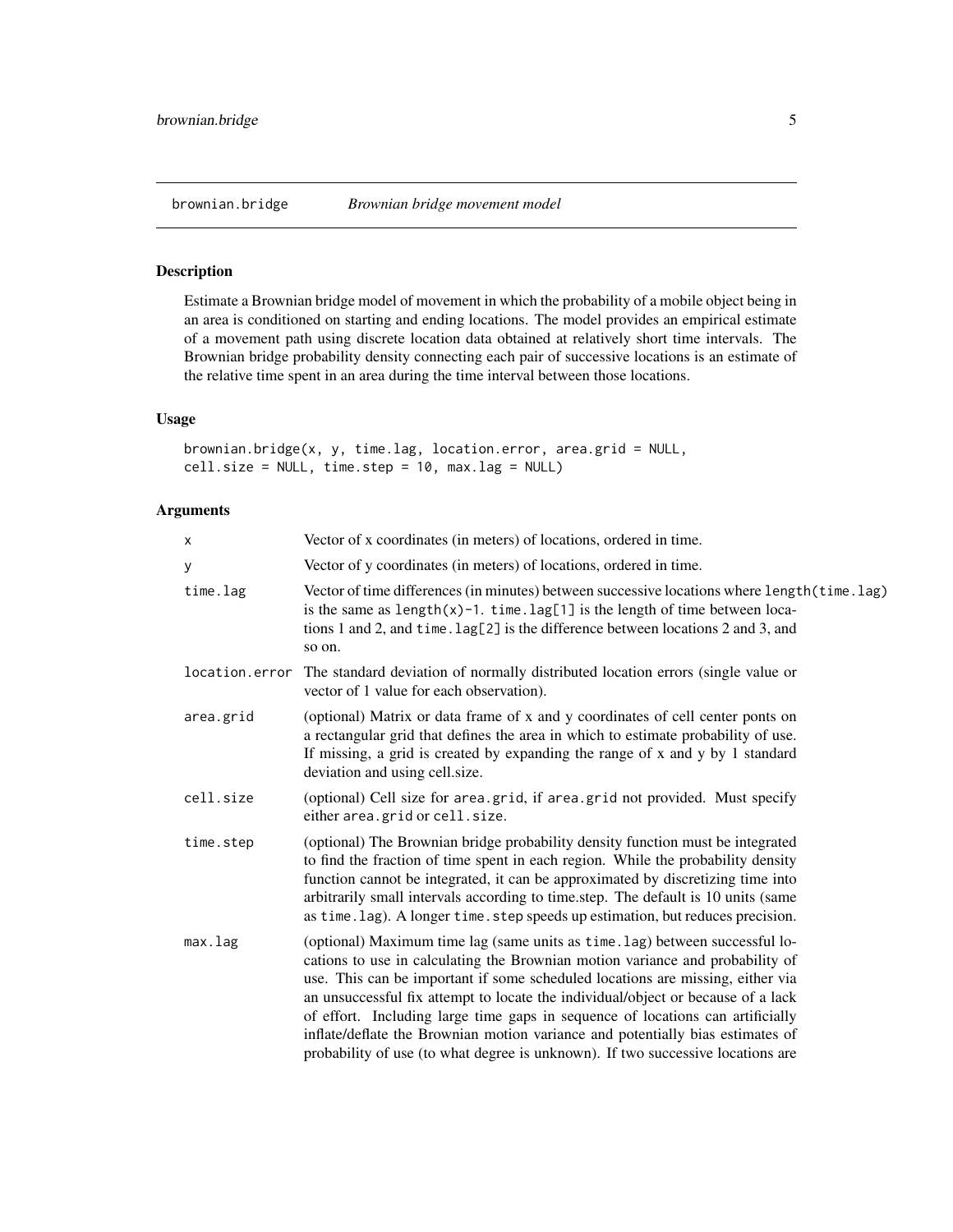>max.lag, then a Brownian bridge is not estimated between those two locations. The default sets the max.lag equal to the maximum time difference in time.lag+1.

#### <span id="page-5-0"></span>Details

This is the main routine for estimating a Brownian bridge. It calls brownian.motion.variance to estimate the Brownian motion variance via maximum likelihood and then calculates the probabilities of use across the area.grid. Larger data sets and larger grids require more computing time, which can be a few of hours on a 32-bit PC or just a fraction of an hour on a 64-bit PC running R  $x$ 64.

#### Value

An object (list) of class("bbmm") with four components.

Components of the returned object are as follows:

Brownian motion variance

|             | Estimated Brownian motion variance.                   |
|-------------|-------------------------------------------------------|
| x           | Vector of x coordinates for grid cells.               |
| у           | Vector of y coordinates for grid cells.               |
| probability | Estimated proportion of time spent in each grid cell. |

# Author(s)

Ryan Nielson, Hall Sawyer, and Trent McDonald (WEST, Inc., <www.west-inc.com>) Maintainer: Ryan Nielson <rnielson@west-inc.com>

#### References

Horne, J. S., E. O. Garton, S. M. Krone, and J. S. Lewis. 2007. Analyzing animal movements using Brownian bridges. Ecology 88:2354-2363.

Sawyer, H., M. J. Kauffman, R. M. Nielson, and J. S. Horne. 2009. Identifying and prioritizing ungulate migration routes for landscpe-level conservation. Ecological Applications 19:2016-2025.

#### See Also

[brownian.motion.variance](#page-6-1), [bbmm.summary](#page-3-1), [bbmm.contour](#page-2-1)

```
data(locations)
BBMM <- brownian.bridge(x=locations$x, y=locations$y,
            time.lag=locations$time.lag[-1], location.error=20,
            cell.size=50)
# To export an Ascii grid with probabilities (UD).
# First delete any x and y coords that have probability of use < 0.00000001.
# This saves some computing time and reduces the size of the output Ascii file.
```

```
# Not run: x <- BBMM$x[BBMM$probability >= 0.00000001]
```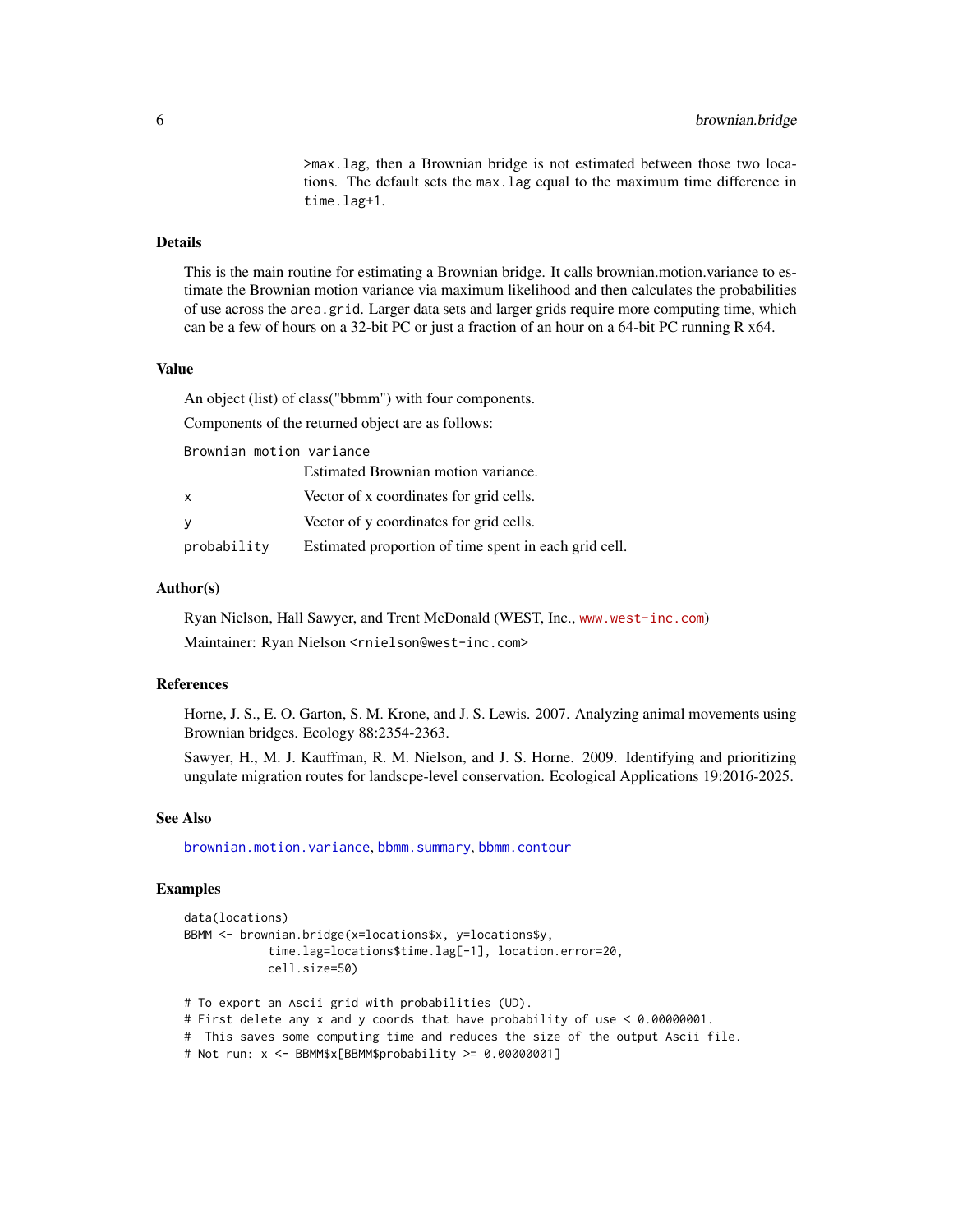#### <span id="page-6-0"></span>brownian.motion.variance 7

```
# Not run: y <- BBMM$y[BBMM$probability >= 0.00000001]
# Not run: z <- BBMM$probability[BBMM$probability >= 0.00000001]
# Not run: tmp <- data.frame(x, y, z)
# Not run: library(maptools)
# Not run: m <- SpatialPixelsDataFrame(points = tmp[c("x", "y")], data=tmp)
# Not run: m <- as(m, "SpatialGridDataFrame")
# Not run: write.asciigrid(m, "BBMM.asc", attr=3)
```
<span id="page-6-1"></span>brownian.motion.variance

*Brownian motion variance*

# Description

Estimates Brownian motion variance for a Brownian bridge movement model.

#### Usage

brownian.motion.variance(n.locs, time.lag, location.error, x, y, max.lag)

# Arguments

| n.locs       | Number of observed locations in time and space.                                                                                            |
|--------------|--------------------------------------------------------------------------------------------------------------------------------------------|
| time.lag     | Vector of time differences (usually in minutes) between successive locations.<br>The length(time.lag) = length(x) - 1.                     |
|              | location error The standard deviation of normally distributed location errors (single value or<br>vector of 1 value for each observation). |
| $\mathsf{x}$ | Vector of x coordinates (meters) of locations, ordered in time.                                                                            |
| y            | Vector of y coordinates (meters) of locations, ordered in time.                                                                            |
| max.lag      | Maximum lag between successful fixes to consider.                                                                                          |

# Details

Users will generally not call this function directly. It is sourced by [brownian.bridge](#page-4-1).

#### Value

The estimate of Brownian motion variance, or diffusion coefficient related to the mobility of the object.

# Author(s)

Ryan Nielson, Hall Sawyer, and Trent McDonald (WEST, Inc., <www.west-inc.com>) Maintainer: Ryan Nielson <rnielson@west-inc.com>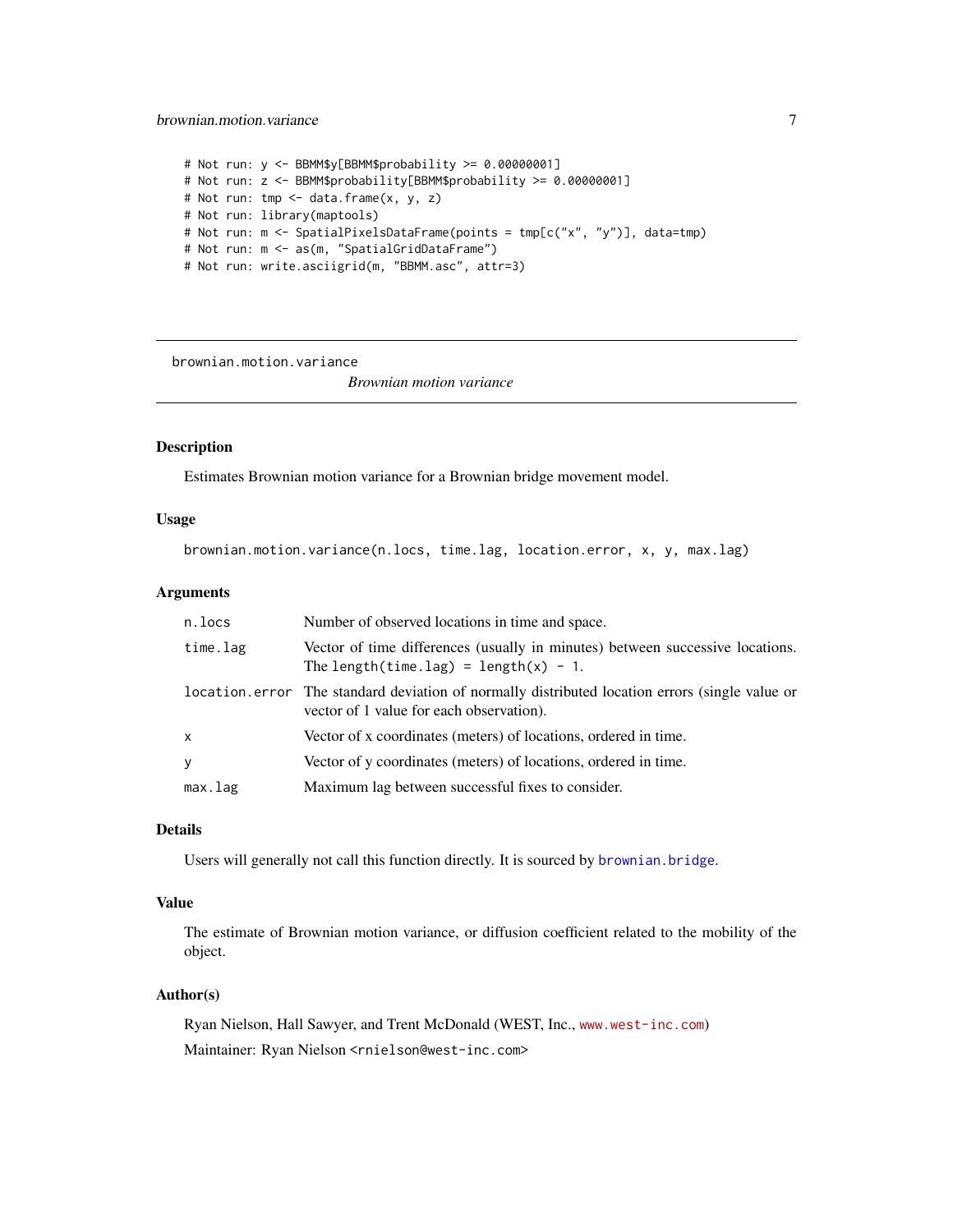#### References

Horne, J. S., E. O. Garton, S. M. Krone, and J. S. Lewis. 2007. Analyzing animal movements using Brownian bridges. Ecology 88:2354-2363.

Sawyer, H., M. J. Kauffman, R. M. Nielson, and J. S. Horne. 2009. Identifying and prioritizing ungulate migration routes for landscpe-level conservation. Ecological Applications 19:2016-2025.

#### See Also

[brownian.bridge](#page-4-1)

#### Examples

```
data(locations)
BBMM <- brownian.bridge(x=locations$x, y=locations$y,
            time.lag=locations$time.lag[-1], location.error=20,
            cell.size=50)
```

```
locations Example data for the Brownian bridge movement model function in
                     package BBMM.
```
### Description

25 GPS locations from a female mule deer. Locations were recorded every 2 hours.

#### Usage

```
data(locations)
```
#### Format

A data frame with 25 observations on the following 3 variables.

x A numeric vector of x coordinates (UTM)

```
y A numeric vectorof y coordinates (UTM)
```
time.lag A numeric vector of time differences (min) between each successive observation.

```
data(locations)
BBMM <- brownian.bridge(x=locations$x, y=locations$y,
            time.lag=locations$time.lag[-1], location.error=20,
            cell.size=50)
bbmm.summary(BBMM)
```
<span id="page-7-0"></span>